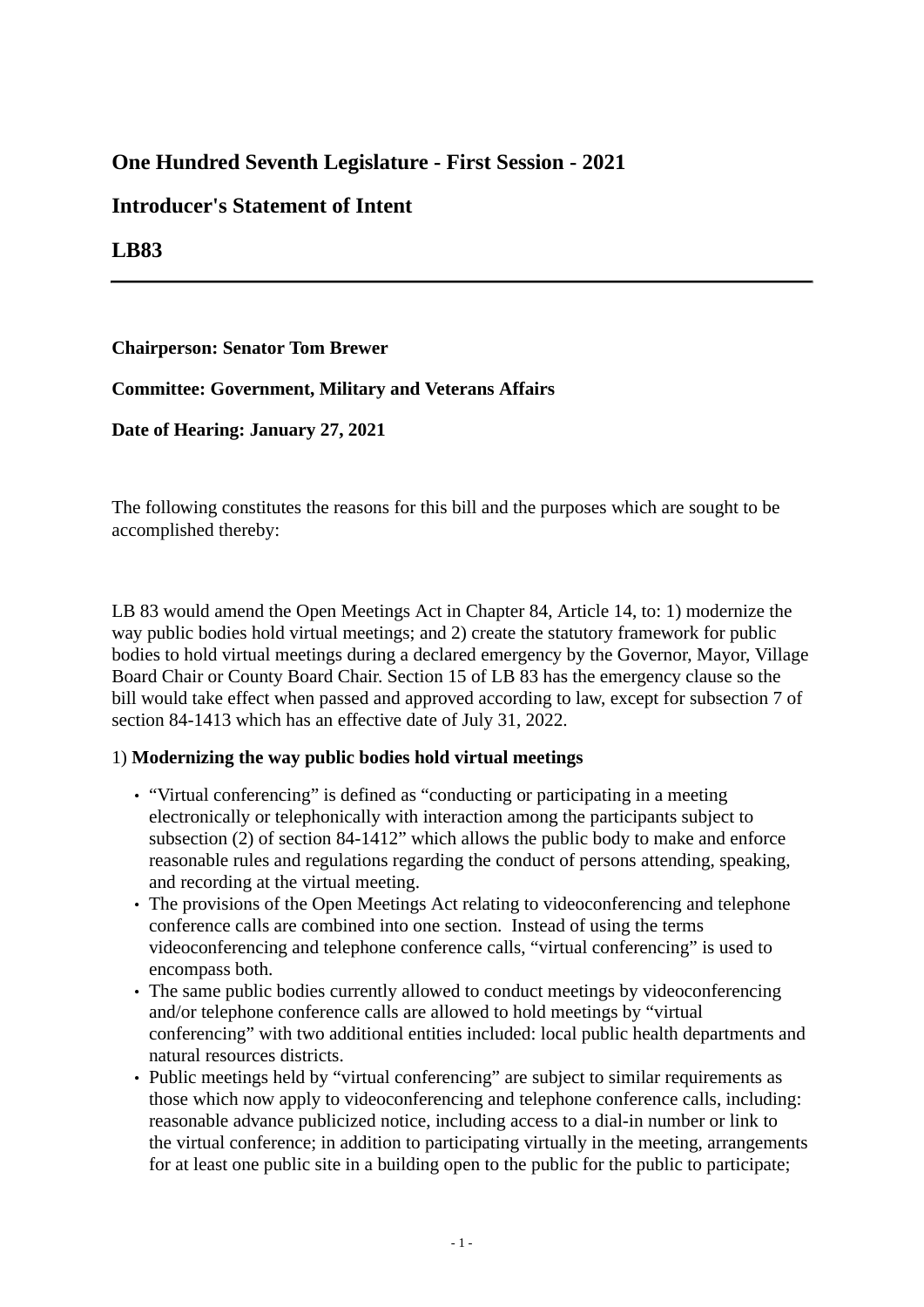copies of all documents for the meeting available at the physical site; links to an electronic copy of the agenda, documents being considered at the meeting and the current version of the Open Meetings Act; and except for certain entities, no more than one-half of the meetings of the state entities, advisory committees, boards, councils, organizations, or governing bodies are held by "virtual conferencing" in a calendar year.

- The bill removes a provision in section 84-1411(6) that a member of the public body is not allowed to appear before the public body by means of "virtual conferencing." The intent of this change is to allow a member of the public body to appear by "virtual conferencing" but does not allow that member to be counted toward the quorum or participate as a member of the public body.
- Section 84-1412(3) now will require any member of the public desiring to address the public body to identify himself or herself, including an address and the name of any organization represented by such person.
- Beginning July 31, 2022, new subsection (7) of section 84-1413 requires certain cities, certain counties, all NRDs, and all school districts to place minutes and agendas for the governing body's meetings on their public web site. The agenda needs to be placed on the web site at least twenty-four hours before the meeting. Minutes are placed on the website when they are available for inspection. This information will be available on the web site for at least six months.

#### 2) **Creating the statutory framework to have virtual meetings during a declared emergency as defined in section 81-829.39: New subsection (7) of section 84-1411**

- If an emergency as defined in section 81-829.39 is declared by the Governor or a principal executive officer of a local government, any public body, whose territorial jurisdiction, in whole or in part, is included in the emergency declaration may hold a meeting by "virtual conferencing" after giving reasonable advance publicized notice, including information regarding access for the public and news media. (Principal executive officer is defined in section 81-829.39(9) as the Mayor, Village Board Chair or County Board Chair.)
- At these emergency meetings, in addition to any formal action taken pertaining to the emergency, the public body may hold such meeting for the purpose of briefing, discussion of public business, formation of tentative policy, or the taking of any action by the public body. (Provisions in current law in section 84-1411(5) allowing emergency meetings without reasonable advance publicized notice also may be held by "virtual conferencing" but any formal action taken in such meeting shall pertain ONLY to the emergency.)
- The public body is required to provide access by providing a dial-in number or link to the virtual conference, links to an electronic copy of the agenda, all documents being considered at the meeting and the current version of the Open Meetings Act.
- As required in current law for other public meetings, meetings held by "virtual conferencing" also shall make reasonable arrangements to accommodate the public's right to hear and speak at the meeting and record the meeting; the public body shall make all reasonable efforts to provide advance notification to a maintained list of news media of the time and place of each meeting and the subjects to be discussed; the nature of the emergency shall be stated in the minutes and the complete minutes of the meeting will be made available for inspection within ten working days or prior to the next convened meeting, whichever occurs earlier, with a limited exception for cities of the second class and villages.